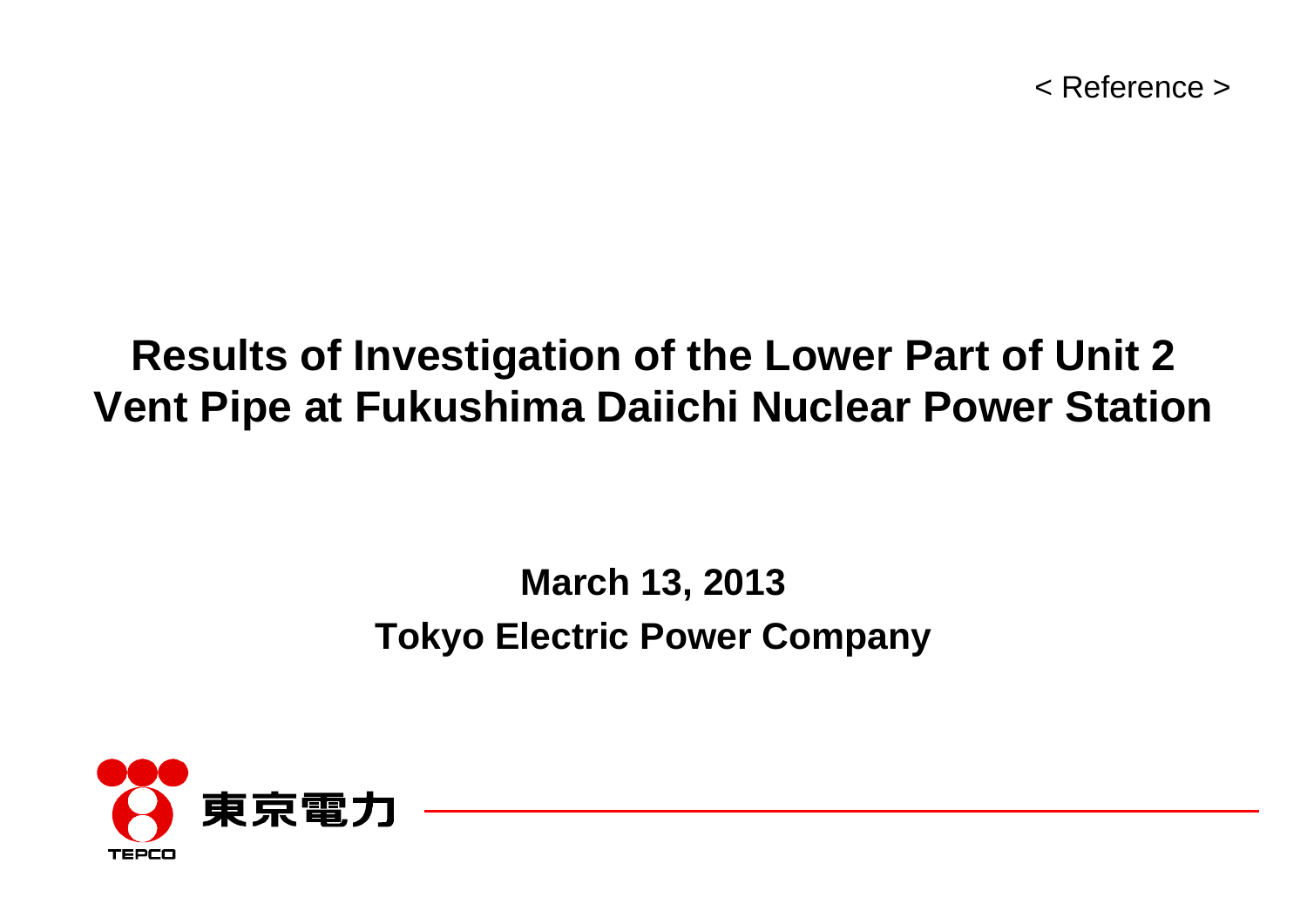### **Investigation Locations and Current Conditions (South-southwest Vent Pipe)**



1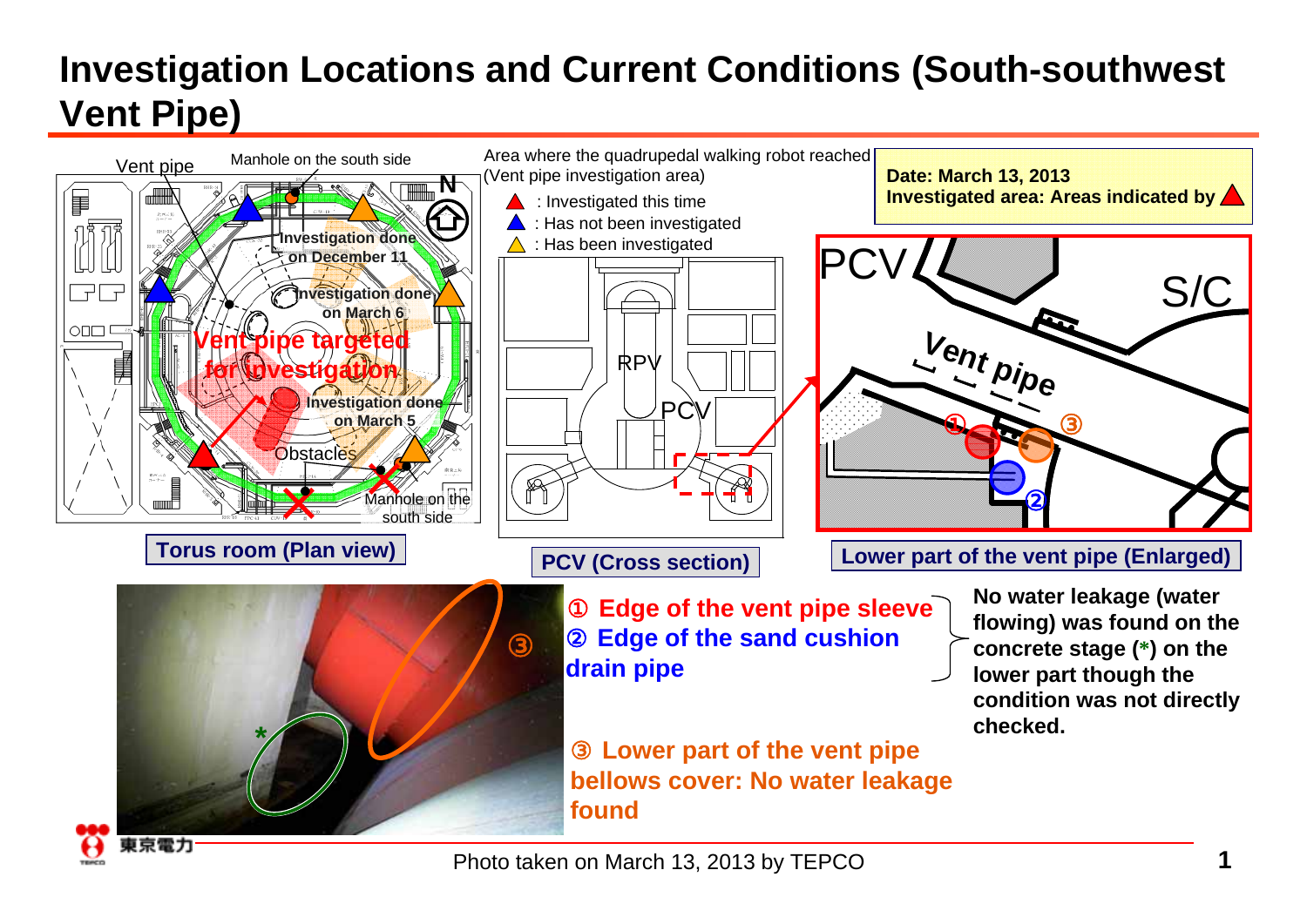### **Investigation Locations and Current Conditions (West-southwest Vent Pipe)**